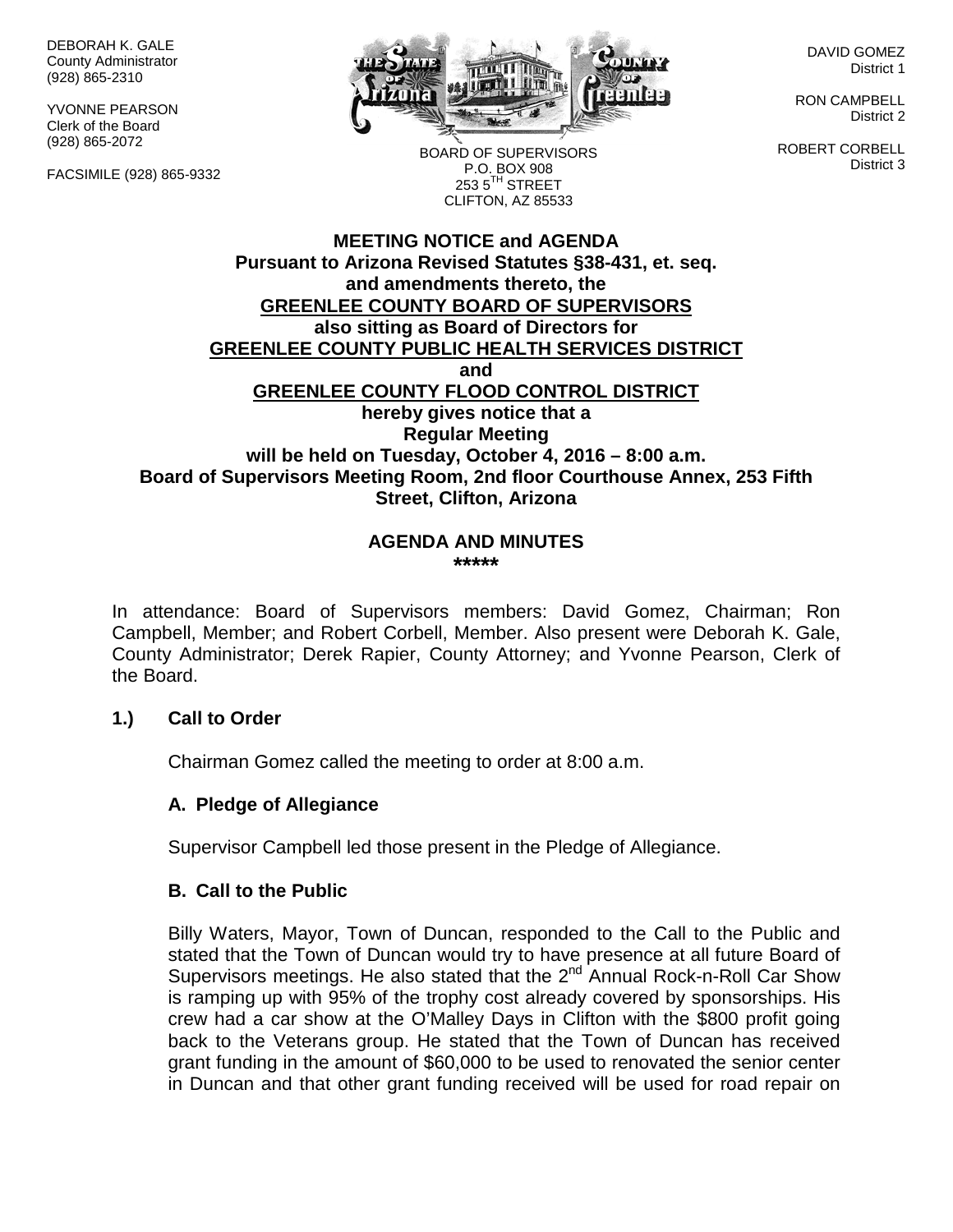Main and East Streets in Duncan. The water project connecting the water line to the "flats" is making headway now that funding has been received.

Daniel Cervantez, Clifton resident, responded to the Call to the Public and announced that the treats he brought for everyone from Margo's Kitchen and Bakery. He told of a knife fight that occurred outside his residence and thanked the Sheriff's Department for their prompt response.

# **C. Presentation of Commendation to Undersheriff Pat Sexton**

Supervisor Campbell presented Undersheriff Pat Sexton with a token of appreciation for his efforts and professionalism during an issue at the Morenci Schools when information was received from a student who overheard mention of a threat to the school. The school took advice from the Sheriff's Office and did as they were instructed. After a quick investigation through the efforts of Undersheriff Sexton it was found that the story was made up. He expressed appreciation on behalf of Morenci Schools and the community. Undersheriff Sexton stated that it was a team effort under the direction of the Sheriff and his set standards especially when it comes to the safety of our children.

**2.) PUBLIC HEALTH SERVICES DISTRICT – the Board of Supervisors will convene as the Board of Directors of the Greenlee County Public Health Services District and will reconvene as the Board of Supervisors following consideration of these items:**

**A. Consent Agenda**

- **1. Clerk of the Board: Consideration of approval of Public Health Services District expense warrants in excess of \$1,000.00**
- **2. Health & Community Services Director: Consideration of approval of the Healthy People Healthy Communities Intergovernmental Agreement Amendment #4 with the Arizona Department of Health Services**

Upon motion by Supervisor Campbell, seconded by Supervisor Corbell, and carried unanimously, the Board approved the Public Health Services Consent Agenda as presented.

# **3.) Carol Telles, Clifton Ranger, Apache-Sitgreaves National Forest A. Ranger District Update**

In the absence of Ms. Telles, Justin Thompson, Ranger District Fire Management Officer gave the following report on the Clifton Ranger District:

• The vacant Fire Management Officer position in the Alpine District will be filled soon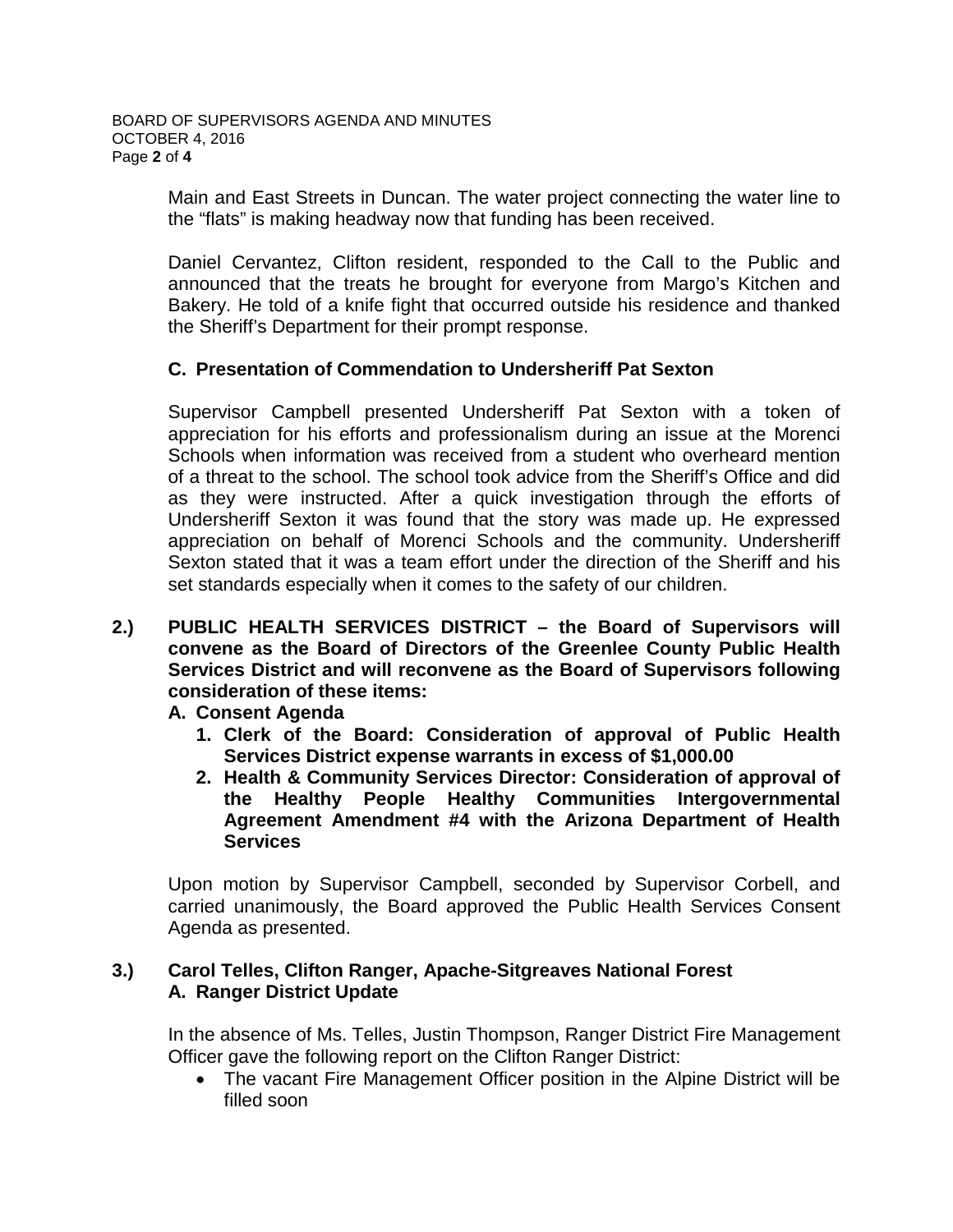#### BOARD OF SUPERVISORS AGENDA AND MINUTES OCTOBER 4, 2016 Page **3** of **4**

- The Range Staff position in the Clifton District is vacant and will also be filled soon.
- Christmas tree permits will be available in early November
- Prescribed burns totaled 12,000 acres this past Spring in the Sunset and Mesa areas. 5,600 in the Mesa area on the west side of Highway 191 acres are scheduled for prescribed burns this coming year.
- The District managed 2 wildfires during the summer; the Burro Fire which burned 1,200 acres and required full suppression, and the Maple Fire which burned 1,400 acres and was in a monitor status.
- The forest has received above average moisture with 14" rain received at Strayhorse and 13" at Trail Cabin

Supervisor Corbell asked for an update on dead horses due to lack of water. Mr. Thompson reported that he was not part of the investigation but that he understood it was a malfunction in the water system.

# **4.) Ákos Kovach, Economic Development Coordinator A. Economic Development Planning Update**

Mr. Kovach reported the following:

- The Tourism Council hosted an Event Planning Workshop that was attended by citizens throughout the county who learned how to put on a successful event.
- The Chamber of Commerce/Copper Era hosted candidate forum will be on October  $5<sup>th</sup>$  and will include local and state candidates
- The hotel feasibility study results will be received in the next few days

# **5.) Kay Gale, County Administrator A. County and State budget and legislative update**

Ms. Gale reported the following:

- The federal government approved a continuing resolution to the end of December to keep the federal government running
- The proposals to be presented at the CSA Summit for consideration will be presented at the next meeting
- Ms. Gale has reached out to ADOT for the status of the low volume road study which includes the Coronado Trail and received a response that the study will be complete early next year but that there will be no decisions made until early 2018.

# **B. Calendar of Events**